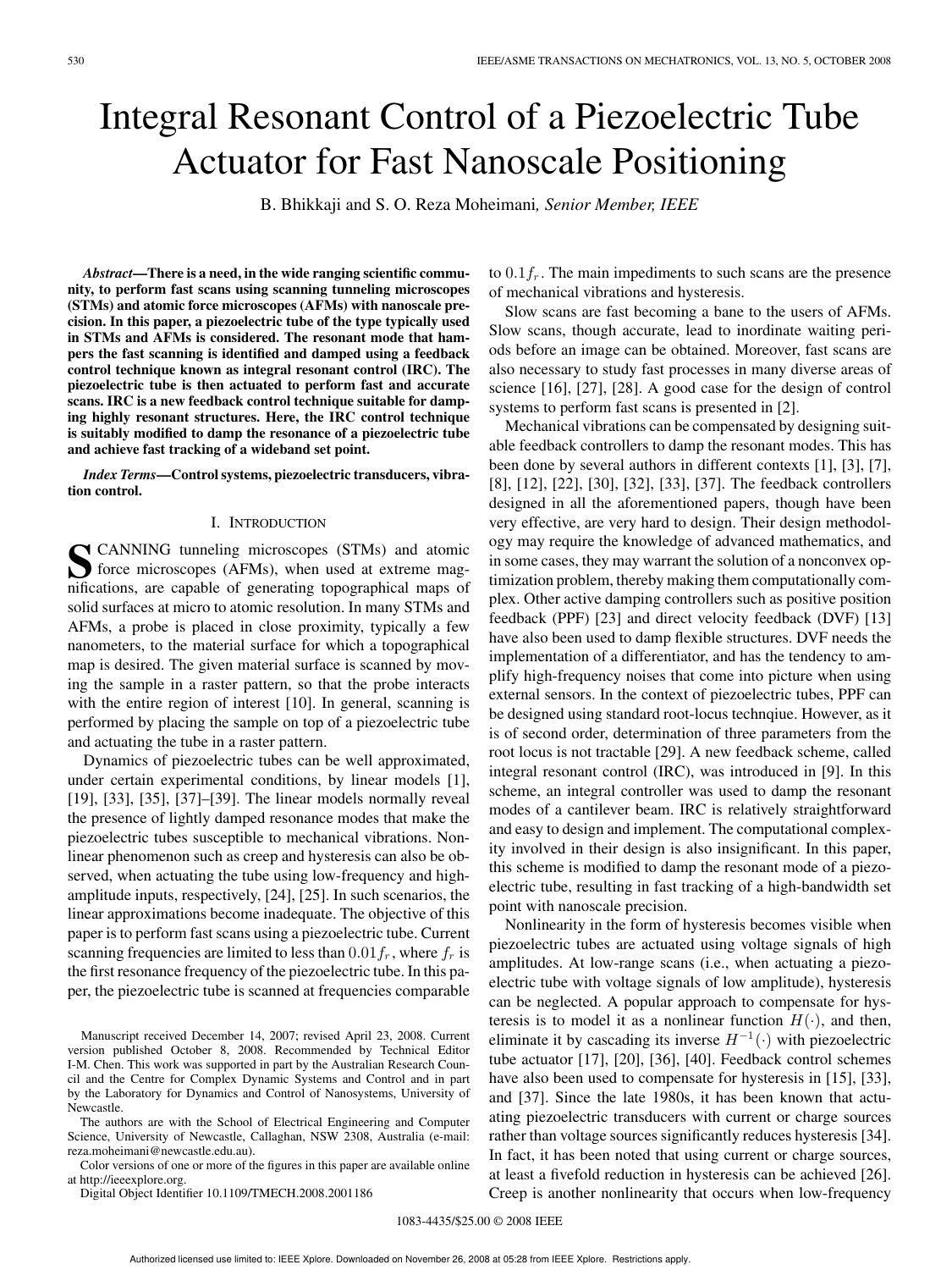signals are used for actuating piezoelectric materials [14], [21]. Creep is not dealt within this paper, as this paper is about fast actuation of a piezoelectric tube.

Nonlinear modeling of hysteresis has always been a tedious task. Even in cases where the hysteresis is rate-independent, constructing a good model is both complex and computationally involved [31]. In cases where the hysteresis is rate-dependent, as in the case of piezoelectric materials, current modeling schemes offer little help. Use of charge or current sources does not necessitate the modeling of hysteresis. However, herein, the problem lies with the instrumentation of the charge or current sources capable of driving highly capacitive loads, as they are not commercially available at present. Invariably, the only resort is to make a "home made" charge or current source. The authors in [4] and [5] designed a dc-accurate charge source for the general purpose of exciting piezoelectric actuators without encountering hysteresis. In this paper, this charge amplifier is used for applying signals to the piezoelectric tube in order to avoid hysteresis.

This paper is formatted as follows. In the next section, the control scheme presented in [9] is discussed from the perspective of using it for a piezoelectric tube. In Section III, a piezoelectric tube of the type typically used in STMs and AFMs is considered, and its resonance mode is identified and damped using the scheme presented in Section II. The tube is also actuated in a raster pattern in Section III.

## II. INTEGRAL RESONANT CONTROL OF A PIEZOELECTRIC TUBE ACTUATOR

Piezoelectric tubes, like most other flexible structures, have an infinite number of resonant modes. However, from a computational perspective, and for practical control design purposes, one has to consider only a finite number of modes. Most piezoelectric tubes used in STMs and AFMs would have their first resonant mode within a bandwidth of  $1 \text{ kHz}^1$ , while the other resonances would lie beyond 2 kHz [1], [12], [19], [38], [39]. In order to actuate the piezoelectric tube at a rate of  $0.1f_r$ , where  $f<sub>r</sub>$  is the first resonance frequency, it is enough to consider the first resonance alone. Therefore, here, the resonances beyond the first are neglected while modeling.

The transfer functions characterizing the dynamics of piezoelectric tubes, up to a bandwidth of  $2f_r$  Hz, are typically of the form

$$
G(s) = \frac{\Gamma}{s^2 + 2\zeta_p \omega_p s + \omega_p^2}
$$
 (1)

where  $\Gamma > 0$ ,  $\omega_p$  denotes the natural frequency, and  $\zeta_p$  denotes the damping coefficient [1], [12], [19], [38]. Since the piezoelectric tubes are flexible structures, with poles close to the

<sup>1</sup>The actual resonance frequencies depend on the physical dimensions of the tube. It is possible to use small tubes that have very high resonance frequencies. However, most commercially available STMs and AFMs use relatively large tubes. This is needed to scan large areas, e.g.,  $100 \mu m \times 100 \mu m$ . Such tubes have relatively large frequencies.



Fig. 1. Closed-loop system with the integral controller  $C(s)=(K/s)$  around  $G(s)$ .



Fig. 2. Transfer function  $\overline{G}(s)$  obtained by adding a d to  $G(s)$ .

imaginary axis, (1) can be approximated by

$$
G(s) = \frac{\Gamma}{s^2 + \omega_p^2}.
$$
 (2)

Wrapping an integral controller  $C(s)=(K/s)$  around  $G(s)$ , [see (2) and Fig. 1], would lead to a closed-loop system of the form

$$
G^{(cl)}(s) = \frac{G(s)C(s)}{1 + G(s)C(s)}.
$$
\n(3)

It can be checked that the poles of (3) are the roots of the polynomial

$$
p(s) = s\left(s^2 + \omega_p^2\right) + K\Gamma.
$$
 (4)

This implies that

$$
p(i\omega) = i\omega \left(-\omega^2 + \omega_p^2\right) + K\Gamma \tag{5}
$$

can never satisfy the Hermite–Biehler theorem (HB theorem), [11, p. 41]. Hence,  $p(s)$  can never be Hurwitz for any  $K >$ 0. Alternatively stated,  $p(s)$  can never be stabilized using the integral controller.

Consider the transfer function

$$
\bar{G}(s) = \frac{\Gamma}{s^2 + \omega_p^2} + d \tag{6}
$$

which is obtained by adding a feedthrough  $d$  term to (2) (see Fig. 2). Note that wrapping an integral controller  $C(s)=(K/s)$ around  $\overline{G}(s)$  would lead to the closed-loop system (see Fig. 3)

$$
\bar{G}^{(cl)}(s) = \frac{\bar{G}(s)(K/s)}{1 + (K/s)\bar{G}(s)}
$$
  
= 
$$
\frac{Kd(s^2 + \omega_p^2 + (\Gamma/d))}{s(s^2 + \omega_p^2) + Kd(s^2 + \omega_p^2 + (\Gamma/d))}.
$$
 (7)

It can also be checked that the closed-loop system corresponding to the plant input and output [i.e., with respect to  $G(s)$ ] is given by

$$
G^{(cl)}(s) = \frac{G(s)(K/s)}{1 + (K/s)\bar{G}(s)}
$$
(8)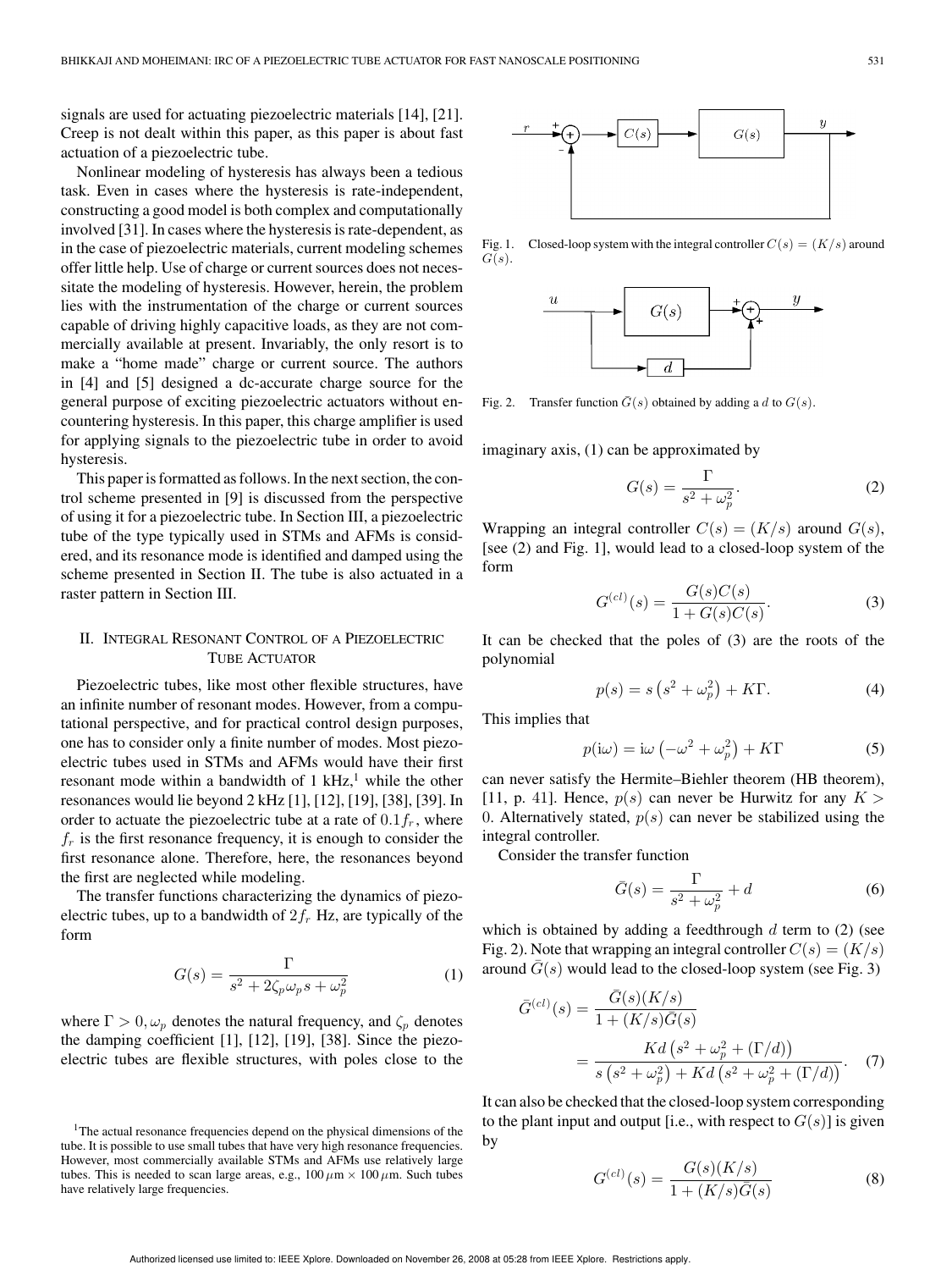

Fig. 3. Closed-loop system with the integral controller  $C(s)=(K/s)$  around  $G(s)$ .

The poles of (7) and (8) are the roots of the polynomial

$$
\bar{p}(s) = s\left(s^2 + \omega_p^2\right) + Kd\left(s^2 + \omega_p^2 + \frac{\Gamma}{d}\right) \tag{9}
$$

which implies

$$
\bar{p}(i\omega) = i\omega \left( -\omega^2 + \omega_p^2 \right) + Kd\left( -\omega^2 + \omega_p^2 + \frac{\Gamma}{d} \right). \tag{10}
$$

For (9) to satisfy the Hermite–Biehler theorem, the absolute value of the roots of the imaginary part of (10) must be less than the absolute value of the roots of the real part. Furthermore, the product Kd has to be positive. In other words,

$$
0 < \omega_Z < \omega_P \tag{11}
$$

where

$$
\omega_Z = \sqrt{\omega_p^2 + \frac{\Gamma}{d}}
$$
 (12)

and

$$
\omega_P = \omega_p \tag{13}
$$

and  $Kd > 0$ . It can be inferred that for (11) to hold, d has to be negative. And hence,  $K < 0$  for  $Kd > 0$  to hold. A preferred position for  $\omega_z$  would be to lie in the midpoint between the origin and  $\omega_P$ , which is achieved when

$$
d = -\frac{4\Gamma}{3\omega_p^2}.\tag{14}
$$

Note that the static gain of (8) is given by

$$
|G^{(cl)}(0)| = \left| \frac{\Gamma}{d \left( \omega_p^2 + \frac{\Gamma}{d} \right)} \right|.
$$
 (15)

This implies that the static gain would be equal to  $1$ , or  $0$  dB if  $d = (-2\Gamma/\omega_p^2).$ 

It does not escape our notice that (8) boils down to

$$
G^{(cl)}(s) = \frac{G(s)(K/s)}{1 + (K/s)\bar{G}(s)}
$$

$$
= \frac{G(s)(K/s)}{1 + (K/s)(G(s) + d)}
$$

$$
= \frac{G(s)(K/s)}{1 + (K/s)G(s) + d(K/s)}
$$

$$
\stackrel{\triangle}{=} \frac{G(s)\bar{C}(s)}{1 + G(s)\bar{C}(s)} \tag{16}
$$



Fig. 4. Illustration of the piezoelectric tube. (a) Side view. (b) Top view.

where

$$
\bar{C}(s) \stackrel{\triangle}{=} \frac{K}{s} \left( 1 + d \frac{K}{s} \right)^{-1}
$$

$$
= \frac{K}{s + Kd}.
$$
 (17)

In other words, the whole scheme can be implemented in a standard feedback setup, as shown in Fig. 1 with  $C(s)$  replaced by  $\overline{C}(s)$ . However, using a lossy integrator  $\overline{C}(s)$  directly and achieving the damping does not provide any insight into the working of the control scheme. In particular, it tells very little about the swapping of the zeros that is achieved by adding the d term.

#### III. ACTUATION OF A PIEZOELECTRIC TUBE

A piezoelectric tube is a thin-walled cylindrical tube made of piezoelectric material. The inner and outer walls of the tube are coated with a layer of silver. The silver coating acts as the electrodes of the piezoelectric tube. The outer electrode of the piezoelectric tube scanner is axially quartered into four equal sections. A pair of opposite quartered electrodes are referred to as the  $x-x$  electrodes and the other pair is referred to as the  $y-y$  electrodes (see Fig. 4). Good illustrations of the tube can be found in [5], [10], [18], and [12].

#### *A. Experimental Setup*

In the experimental setup used here, a piezoelectric tube is held upright with its bottom glued to a rigid surface. A small aluminum cube is bonded to the upper end of the tube. This cube represents the seat where the materials that need to be scanned are placed. The head of an ADE Technologies 4810 capacitive sensor is placed in close proximity to the face of aluminum cube along the  $x$ -axis (see Fig. 5). The inner electrode of the piezoelectric tube is grounded. An electrode from the  $x-x$  pair, referred as the  $x^+$  electrode, is chosen as the input end of the piezoelectric tube. The whole setup consisting of the piezoelectric tube with the bonded aluminum cube and the heads of the capacitive sensors is placed in a specially constructed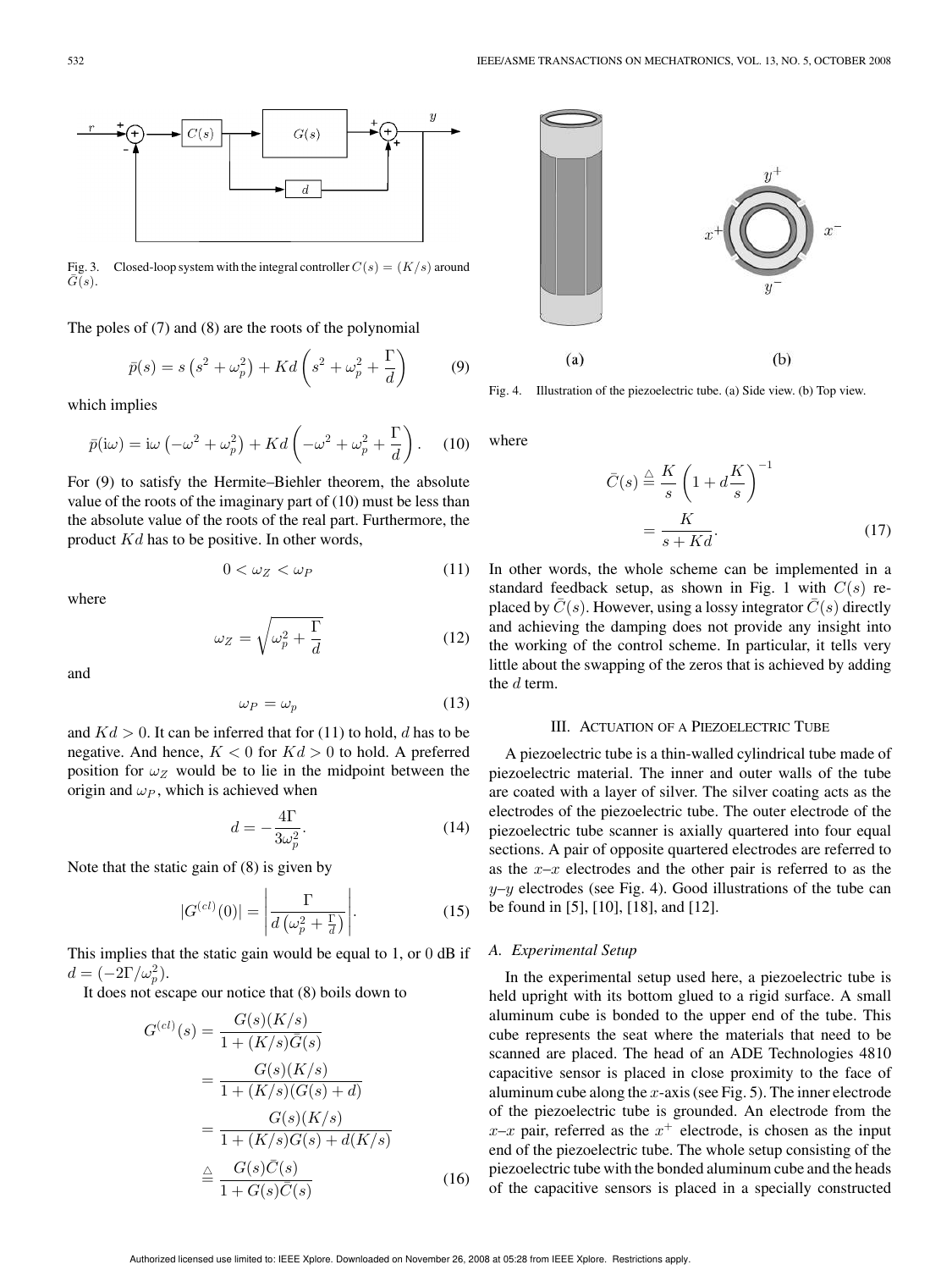

Fig. 5. Schematic diagram of the experimental setup.



Fig. 6. Piezoelectric tube mounted inside an aluminum shield. The *x*-axis capacitive sensor is shown secured at right angles to a cube mounted onto the tube tip, and the *y*-axis capacitive sensor is secured at right angles to the perpendicular face of the aluminum cube.

cylindrical enclosure (refer to Fig. 6). The cylindrical enclosure protects the experimental setup from external noise.

As mentioned in Section I, the goal is to actuate this piezoelectric tube in a raster pattern. A desired trajectory for the piezoelectric tube would be to repeatedly trace straight lines back and forth in the  $x$ -direction, while slowly increasing its position in the y-direction. A common practice to track such a trajectory is to apply a triangular waveform to the  $x^+$  electrode and a "very slowly" increasing ramp signal to the  $y^+$  (one of the electrodes of the  $y-y$  pair, see Fig. 4). In fact, to have a good scan of the surface the changes in  $y$ -direction must be "quasi-static" with respect to the changes in the  $x$ -direction. Normally, for illustration purposes, the slowly varying ramp in the  $y^{+}$  electrode is either replaced by a dc signal or assumed to be earthed or open circuited (see [1], [19], and [33]). Here, it is earthed.

When a signal is applied at the electrode  $x^+$ , the piezoelectric tube deforms causing a change in the capacitance between the aluminum cube and the head of the capacitive sensor. The change in the capacitance is used by the capacitive sensor to measure the distance between its head and the aluminum cube. This distance, denoted by  $D(t)$ , is also recorded as an output. In summary, the piezoelectric tube is modeled as a SISO system



Fig. 7. Response  $D(t)$  recorded by the capacitive sensor to a sinusoidal input of 5-Hz frequency and 62-V amplitude at the  $x^+$  electrode.



Fig. 8. Response  $D(t)$  recorded by the capacitive sensor to a sinusoidal input of 5-Hz frequency and 4500-nC amplitude at the  $x^+$  electrode.

with the input being the signal applied at the  $x^+$  electrode and the output being the capacitive sensor measurement  $D(t)$ .

In this paper, charge signals  $q(t)$ , or signals obtained by modulating charges instead of voltages, are used as inputs to avoid hysteresis. In Figs. 7 and 8, responses recorded by the capacitive sensor to sinusoidal waveform inputs  $v_1(t)$  and  $q_1(t)$ , respectively, with a frequency of 5 Hz are plotted. It can be noted that  $v_1(t)$  has amplitude of about 62 V and  $q_1(t)$  has an amplitude of 4500 nC. More importantly, it can be noted that the response to the charge signal is linear while the response recorded for the voltage signal  $v_1(t)$  is nonlinear.

#### *B. Identification and Control*

Using the charge amplifier, swept sine waves are applied as input at the  $x^+$  electrode of the piezoelectric tube. Application of the swept sine input causes the tube to bend. The input  $q(t)$ , applied to the  $x^{+}$  electrode, and the corresponding capacitive sensor output  $D(t)$  are fed into a spectrum analyzer, which computes the frequency response function (FRF)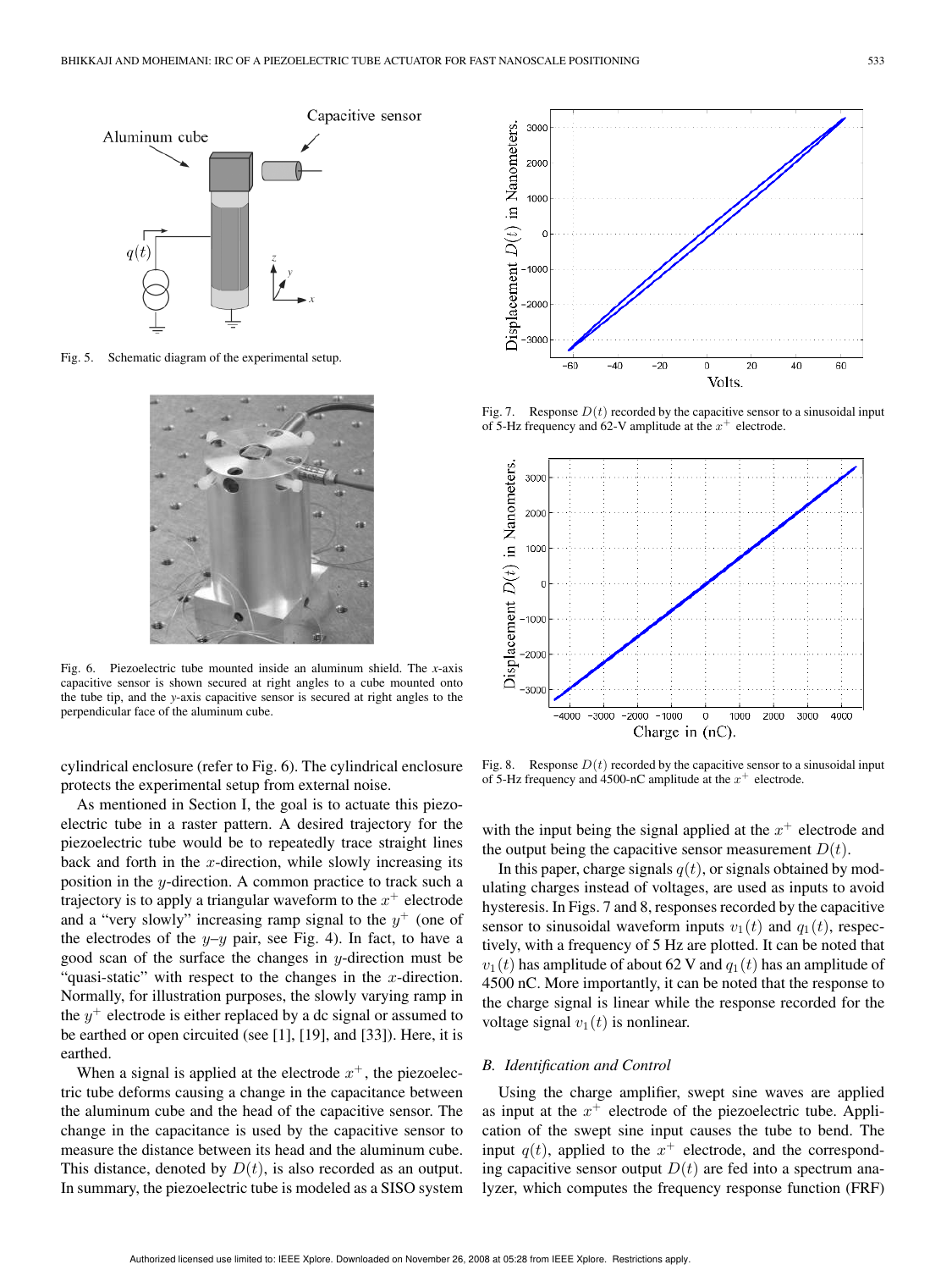

Fig. 9. Magnitude plots of the data (solid) along with the corresponding parametric model (dashed dots).

TABLE I EMPIRICAL TRANSFER FUNCTION PARAMETERS

| Name                | Value                  |
|---------------------|------------------------|
|                     | $4.6079 \times 10^{5}$ |
| $2\sigma_p\omega_p$ | 75.3                   |
|                     | $2.733 \times 10^{7}$  |

 $G_{Dq}(\mathrm{i}\omega)=(D(\mathrm{i}\omega)/q(\mathrm{i}\omega))$ , where  $D(\mathrm{i}\omega)$  and  $q(\mathrm{i}\omega)$  are the Fourier transform of  $D(t)$  and  $q(t)$ , respectively, a set of desired frequency points. The computed FRF is plotted in Fig. 9. The model

$$
G_{Dq}(s) = \frac{\Gamma}{s^2 + 2\sigma_p \omega_p s + \omega_p^2}
$$
 (18)

with the parameters tabulated in Table I was fit for the FRF data (see Fig. 9). It is apparent that the model captures the magnitude response, with good accuracy, but not the phase response. The phase response of the system suggests a delay in the system response. This delay is due to the presence of a zero between the first and the second resonance (the second resonance is not seen in Fig. 9, as it is out of the bandwidth of interest), which cannot be captured using a second-order model. In Fig. 12(a), the responses  $D(t)$  recorded by the capacitive sensor to the triangular waveform inputs with fundamental frequencies 10, 40, and 80 Hz are plotted. It is apparent that the recorded responses are not triangular waveforms. This distortion is due to the amplification of the harmonics of these triangular waveforms that lie close to the resonant mode. In the case of the 10 Hz triangular waveform it the ninth harmonic, while it is the fifth and the third harmonic, respectively, in the cases of 40 and 80 Hz triangular waveforms.

As mentioned earlier, to design the control scheme,  $G_{Dq}(s)$  is approximated by setting  $2\sigma\omega$  in (18) to zero, and  $d = -(2\Gamma/\omega_p^2)$ is added to obtain

$$
\bar{G}_{Dq}(s) = \frac{\Gamma}{s^2 + \omega_p^2} + d. \tag{19}
$$

Note that for the chosen value of  $d$ , the closed-loop system (8) will have a unit static gain. In Fig. 10, the root locus of  $(\bar{G}_{Dq}(s)/s)$ , or alternatively, the locus of the poles  $\text{of}\ \ r(s)=s\left(s^2+\omega_{p}^2\right)+Kd\left(s^2+\omega_{p}^2+(\Gamma/d)\right)\!,\ \text{for}\ \ K< 0,$ 



Fig. 10. Root locus of the plot of  $(\overline{G}_{Dq}(s)/s)$  for  $K < 0$ . **X** denotes the closed-loop poles of  $G^{(cl)}(s)$  for a gain of  $K = -10^5$ .



Fig. 11. Predicted (solid) and the experimentally determined (dashed) magnitude responses of the closed-loop system.

is plotted. Here, the gain of the integral controller is set to  $K = -10^5$ . In Fig. 11, the magnitude response of  $G^{(cl)}(i\omega)$ , (8), is plotted along with experimentally determined magnitude response. It can be observed from the plot that the experimentally determined magnitude response matches predicted magnitude response. Here, a dSPACE 1103 PPC controller board is used for the real-time implementation of the feedthrough term  $d$  and the integral controller. A sampling frequency of 20 kHz was used to avoid aliasing. Simulink was used to download the feedthrough term and the controller in to the dSPACE board. The gain  $K = -10^5$  is not optimal in any particular sense. As the goal is to have a good damping, an optimal choice would be a K that gives maximum modal damping. It can be shown that this is achieved by selecting  $K_{\text{opt}} = -(\omega_P/d)\sqrt{(\omega_P/\omega_Z)}$  [6], where  $\omega_Z$ ,  $\omega_P$ , and d are as defined in (12), (13), and (14), respectively. Note that for  $d = -(4\Gamma/3\omega_p^2)$ , (14),  $\omega_Z = (\omega_P/2)$ . Which implies  $K_{\text{opt}} = (\omega_P/d)\sqrt{2} \approx 3.3 \times 10^5$ . It was found that this gain was too large to implement, and the charge amplifier used in the experiments could not generate the necessary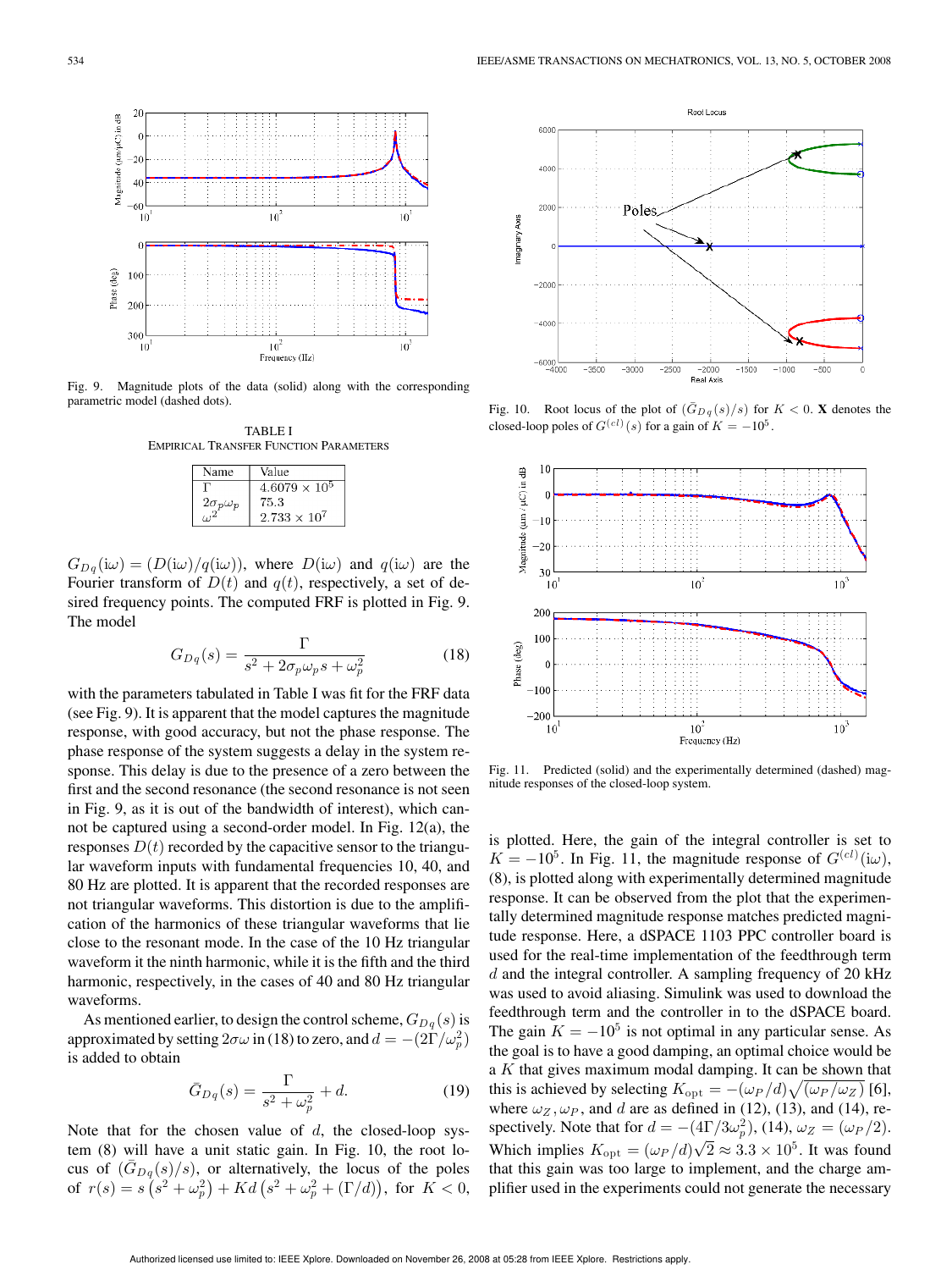

Fig. 12. (a) Response  $D(t)$ , recorded by the capacitive sensor to triangular waveform inputs with fundamental frequencies 10, 40, and 80 Hz, respectively. (b) Response recorded by the capacitive sensor, in closed-loop, for inputs of the form  $u(t)$ , (20), for  $f_d(t)$ 's with fundamental frequencies 10, 40, and 80 Hz, respectively.

 $\epsilon$ 

control signal and went into saturation. Hence, a suboptimal  $K = -10<sup>5</sup>$  was chosen. using the approximation

In order to actuate the piezoelectric tube in a raster pattern, an input of the form

$$
u(t) \stackrel{\triangle}{=} \sum_{k=1}^{\infty} \frac{a_k}{\left| G_{dq}^{(cl)}(i\omega_k) \right|} \sin(\omega_k t - \phi_k)
$$
 (20)

where  $a_k$  and  $\omega_k$  are such that

$$
f_d(t) \stackrel{\triangle}{=} \sum_{k=1}^{\infty} a_k \sin(\omega_k t)
$$
 (21)

is the desired triangular waveform output  $D(t)$  at the capacitive sensor in the Fourier series form and

$$
\phi_k \stackrel{\triangle}{=} \arg G_{dq}^{(cl)}(\mathrm{i}\omega_k) \tag{22}
$$

is applied at the  $x^{+}$  electrode. It is easy to see that applying  $u(t)$  to closed-loop plant should give a triangular waveform, provided  $G^{(cl)}(\mathrm{i}\omega)$  models the frequency response of the closedloop plant with reasonable accuracy. It is apparent from Fig. 11 that closed-loop model  $G_{dq}^{(cl)}(s)$ , (8), fits the frequency response of the closed-loop plant with reasonable accuracy. In Fig. 12, the capacitive sensor response  $D(t)$  recorded for inputs of the form  $u(t)$ , (20), with  $f_d(t)$  being triangular waveforms of 10, 40, and 80 Hz, respectively. It can be observed that the capacitive sensor responses appear triangular. In the following, the rms errors in the capacitive sensor outputs (plotted in Fig. 12) are estimated

$$
\lim_{\text{rms}} \stackrel{\triangle}{=} \sqrt{\frac{1}{T} \int_0^T \left[ f_d(t) - f_o(t) \right]^2 dt}
$$
\n
$$
\approx \sqrt{\frac{1}{Lh} \sum_{k=0}^{L-1} \left[ f_d(kh) - f_o(kh) \right]^2 h}
$$
\n
$$
= \sqrt{\frac{1}{L} \sum_{k=0}^{L-1} \left[ f_d(kh) - f_o(kh) \right]^2}.
$$
\n(23)

In (23),  $f_d(t)$  denotes the desired triangular waveform,  $f_o(t)$ denotes the capacitive sensor output,  $T$  denotes the period of the desired triangular waveform, and  $h$  denotes the sampling rate. Note that the desired triangular waveforms  $f_d(t)$ 's corresponding capacitive sensor outputs  $f<sub>o</sub>(t)$ 's (plotted in Fig. 12) have an amplitude of  $1 \mu m$  with fundamental frequencies being 10, 40, and 80 Hz, respectively. The estimates of the  $\epsilon_{\rm rms}$ , with  $h = 5 \times 10^{-5}$  s, for the 10, 40, and 80 Hz triangular waveforms were found to be 4.9, 9, and 15.6 nm, respectively. Not surprisingly, the rms error increases with the increasing frequency of scan. Since high-frequency triangular waveforms excite the unmodeld higher order harmonics, it is general practice to consider only 80% of the scan area. In other words, 20% of the data around the corners, i.e., 20% data close to the peaks in Fig. 12, are discarded, since these regions correspond to the higher hormonics that excite the unmodeled dyanamics. The  $\epsilon_{\rm rms}$  estimates of the 80% scans, for 10, 40, and 80 Hz triangular waveforms, were found to be 4.7, 7.5, and 12.5 nm, respectively.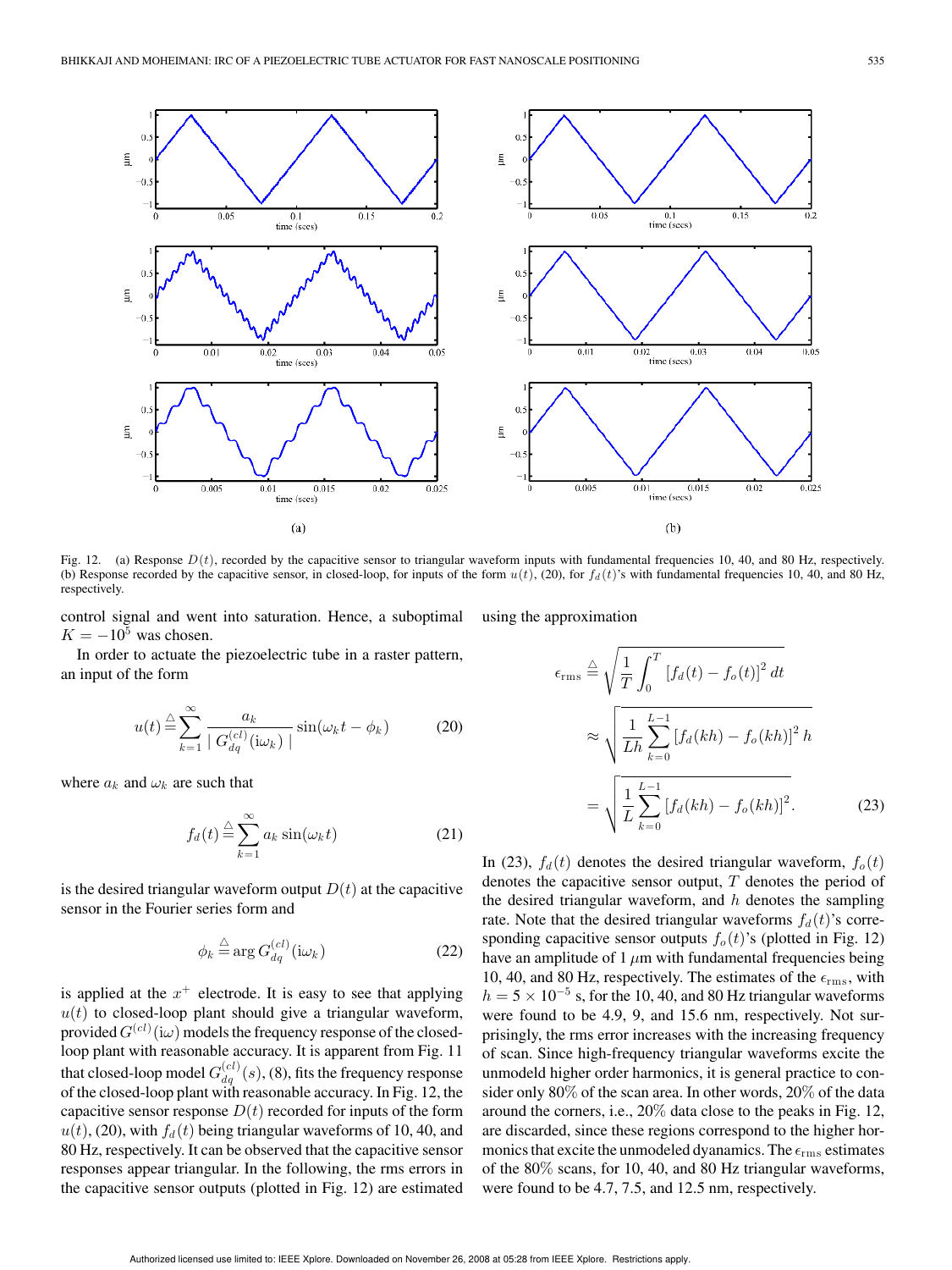### IV. CONCLUSION

In this paper, a piezoelectric tube of the type used in STMs and AFMs was considered. The objective was to actuate this tube at high scanning frequencies with nanoscale precision. It was noted that the main impediment to perform fast actuation is the presence of a resonant mode. This resonant mode was damped by designing a suitable IRC controller in the feedback. Damping of the resonance mode enabled vibration-free actuations with scanning frequencies comparable to  $0.1f_r$ , where  $f<sub>r</sub>$  is the resonance frequency of the tube. The rms errors obtained for actuation with scanning frequencies 10, 40, and 80 Hz confirm that the scans are of nanoscale precision.

#### ACKNOWLEDGMENT

The authors wish to thank Dr. A. J. Fleming for designing and building the experimental setup, including the charge drive electronics, used in this paper.

#### **REFERENCES**

- [1] A. Daniele, S. Salapaka, M. V. Salapaka, and M. Daleh, "Piezoelectric tubes for atomic force microscopes: Design of lateral sensors, identification and control," in *Proc. Amer. Control Conf.*, San Diego, CA, 1999, pp. 253–257.
- [2] P. K. Hansma, G. Schitter, G. E. Fantner, and C. Prater, "High-speed atomic force microscopy," *Science*, vol. 314, no. 3799, pp. 601–602, 2006.
- [3] A. J. den Hamer, G. Z. Angelis, and N. B. Roozen, "Broad-band active vibration supression using PPF focused on industrial application," *IEEE/ASME Trans. Mechatronics*, vol. 10, no. 2, pp. 146–152, Apr. 2005.
- [4] A. J. Fleming and S. O. R. Moheimani, "Precision current and charge amplifiers for driving high capacitive piezoelectric loads," *Electron. Lett.*, vol. 39, no. 3, pp. 282–284, Feb. 2003.
- [5] A. J. Fleming and S. O. R. Moheimani, "Sensorless vibration supression and scan compensation for piezoelectric tube nanopositioners," *IEEE Trans. Control Syst. Technol.*, vol. 14, no. 1, pp. 33–44, Jan. 2006.
- [6] A. Preumont, B. de Marneffe, A. Deraemaeker, and F. Bossens, "The damping of a truss structure with a piezoelectric transducer," *Comput. Struct.*, vol. 86, pp. 227–239, 2008.
- [7] S. S. Aphale, B. Bhikkaji, and S. O. R. Moheimani, "Minimizing scanning errors in piezoelectric stack-actuated nanopositioning platforms," *IEEE Trans. Nanotechnol.*, vol. 7, no. 1, pp. 79–90, Jan. 2008.
- [8] S. S. Aphale, A. J. Fleming, and S. O. R. Moheimani, "High speed nanoscale positioning using a piezoelectric tube actuator with active shunt control," *Micro Nano Lett.*, vol. 2, no. 1, pp. 9–12, Jan. 2007.
- [9] S. S. Aphale, A. J. Fleming, and S. O. R. Moheimani, "Integral resonant control of collocated smart structures," *Smart Mater. Struct.*, vol. 16, pp. 439–446, 2007.
- [10] B. Bhushan, Ed., *Springer Handbook of Nanotechnology*. Heidelberg, Germany: Springer-Verlag, 2004.
- [11] S. P. Bhattacharyya, H. Chapellat, and L. H. Keel, *Robust Control: The Parametric Approach*. NJ: Prentice-Hall, 1995.
- [12] B. Bhikkaji, M. Ratnam, A. J. Fleming, and S. O. R. Moheimani, "Highperformance control of piezoelectric tube scanners," *IEEE Trans. Control Syst. Technol.*, vol. 5, no. 5, pp. 853–866, Sep. 2007.
- [13] C. W. deSilva, *Vibration Fundamentals and Practice*. Boca Raton, FL: CRC Press, 1999.
- [14] D. Croft, G. Shedd, and S. Devasia, "Creep, hysteresis, and vibration compensation for piezoactuators: Atomic force microscopy application," in *Proc. Amer. Control Conf.*, Chicago, IL, Jun. 2000, pp. 2123–2128.
- [15] J. M. Cruz-Hernandez and V. Hayward, "Phase control approach to hysteresis reduction," *IEEE Trans. Control Syst. Technol.*, vol. 9, no. 1, pp. 17–26, Jan. 2001.
- [16] D. A. Walters, "An AFM for small cantilevers," *Proc. SPIE, Micro Machining Imag.*, vol. 3009, pp. 43–47, 1997.
- [17] D. Hughes and J. T. Wen, "Perisach modeling and compensation for smart material hysteresis," *Proc. SPIE Active Mater. Smart Struct.,* vol. 2427, pp. 50–64, 1994.
- [18] S. Devasia, E. Eleftheriou, and S. O. R. Moheimani, "A survey of control issues in nanopositioning," *IEEE Trans. Control Syst. Technol.*, vol. 15, no. 5, pp. 802–823, Sep. 2007.
- [19] G. Schitter and A. Stemmer, "Identification and open-loop tracking control of a piezoelectric tube scanner for high-speed scanning probe microscopy," *IEEE Trans. Control Syst. Technol.*, vol. 12, no. 3, pp. 449–454, May 2004.
- [20] P. Ge and M. Jouaneh, "Tracking control of a piezoelectric actuator," *IEEE Trans. Control Syst. Technol.*, vol. 4, no. 3, pp. 209–216, May 1996.
- [21] H. Jung, J. Y. Shim, and D. Gweon, "New open-loop actuating method of piezoelectric actuators for removing hysteresis and creep," *Rev. Sci. Instrum.*, vol. 71, no. 9, pp. 3436–3440, 2000.
- [22] I. N. Kar, K. Seto, and F. Doi, "Multimode vibration control of a flexible structure using H∞-based robust control," *IEEE/ASME Trans. Mechatronics*, vol. 5, no. 1, pp. 23–31, Mar. 2000.
- [23] J. L. Fanson and T. K. Caughey, "Positive position feedback control for large space structures," *AIAA J.*, vol. 28, no. 4, pp. 717–724, 1990.
- [24] K. K. Leang and S. Devasia, "Hysteresis, creep, and vibration compensation for piezoactuators: Feedback and feedforward control," in *Proc. 2nd IFAC Conf. Mechatronic Syst.*, Berkeley, CA, 2002, pp. 283–289.
- [25] K. K. Leang and S. Devasia, "Iterative feedforward compensation of hysteresis in piezo positioners," in *Proc. IEEE 42nd Conf. Decis. Control*, Maui, HI, Dec. 2003, pp. 2626–2631.
- [26] H. Kaizuka and B. Siu, "Simple way to reduce hysteresis and creep when using piezoelectric actuators," *Jpn. J. Appl. Phys. 2, Lett.*, vol. 27, no. 5, pp. 773–776, May 1988.
- [27] M. B. Viani, T. E. Schaffer, A. Chand, M. Rief, H. E. Gaub, and P. K. Hansma, "Small cantilevers for force spectroscopy of single molecules," *J. Appl. Phys.*, vol. 86, no. 4, pp. 2258–2262, 1999.
- [28] M. B. Viani, L. I. Pietrasanta, J. B. Thompson, A. Chand, I. C. Gebeshuber, J. H. Kindt, M. Richter, H. G. Hansma, and P. K. Hansma, "Probing protein–protein interactions in real time," *Nature Struct. Biol.*, vol. 7, no. 8, pp. 644–650, 2000.
- [29] M. Ratnam, B. Bhikkaji, A. Fleming, and S. O. R. Moheimani, "PPF control of a piezoelectric tube scanner," in *Proc. 44th IEEE Conf. Decis. Control Eur. Control Conf. (ECC 2005)*, Seville, Spain, pp. 1168–1173.
- [30] I. A. Mahmood, S. O. R. Moheimani, and B. Bhikkaji, "Precise tip positioning of a flexible manipulator using resonant control," *IEEE/ASME Trans. Mechatronics*, vol. 13, no. 2, pp. 180–186, Apr. 2008.
- [31] I. Mayergoyz, *Mathematical Models of Hysteresis and Their Applications*. New York: Elsevier, 2003.
- [32] S. O. R. Moheimani and B. J. G. Vautier, "Resonant control of structural vibration using charge-driven piezoelectric actuators," *IEEE Trans. Control Syst. Technol.*, vol. 13, no. 6, pp. 1021–1035, Nov. 2005.
- [33] N. Tamer and M. Daleh, "Feedback control of piezoelectric tube scanners," in *Proc. 33rd Conf. Decis. Control*, Lake Buena Vista, FL, 1994, pp. 1826– 1831.
- [34] C. V. Newcomb and I. Flinn, "Improving the linearity of piezoelectric ceramic actuators," *Electron. Lett.*, vol. 18, no. 11, pp. 442–443, May 1982.
- [35] O. M. El Rifai and K. Youcef-Toumi, "Coupling of piezoelectric tube scanning in scanning probe microscopes," in *Proc. Amer. Control Conf.*, Arlington, VA, 2001, pp. 3251–3255.
- [36] R. Venkataraman and P. S. Krishnaprasad, "Approximate inversion of hysteresis: Theory and numerical results," in *Proc. 39th IEEE Conf. Decis. Control*, 2000, pp. 4448–4454.
- [37] S. Salapaka and A. Sebastian, "Control of nanopositioning device," in *Proc. 42nd IEEE Conf. Decis. Control*, Maui, HI, 2003, pp. 2644–2648.
- [38] T. Ohara and K. Youcef-Toumi, "Dynamics and control of piezo tube actuators for subnanometer precision applications," in *Proc. Amer. Control Conf.*, Seattle, WA, 1995, pp. 3808–3812.
- [39] M. E. Taylor, "Dynamics of piezoelectric tube scanners for scanning probe microscopy," *Rev. Sci. Instrum.*, vol. 64, no. 1, pp. 154–158, 1993.
- [40] X. Tan, R. Venkataraman, and P. S. Krishnaprasad, "Control of hysteresis: Theory and experimental results," in *Modeling, Signal Processing, and Control in Smart Structures,* V. S. Rao, Ed. Bellingham, WA: SPIE, 2001, vol. 4326, pp. 101–112.